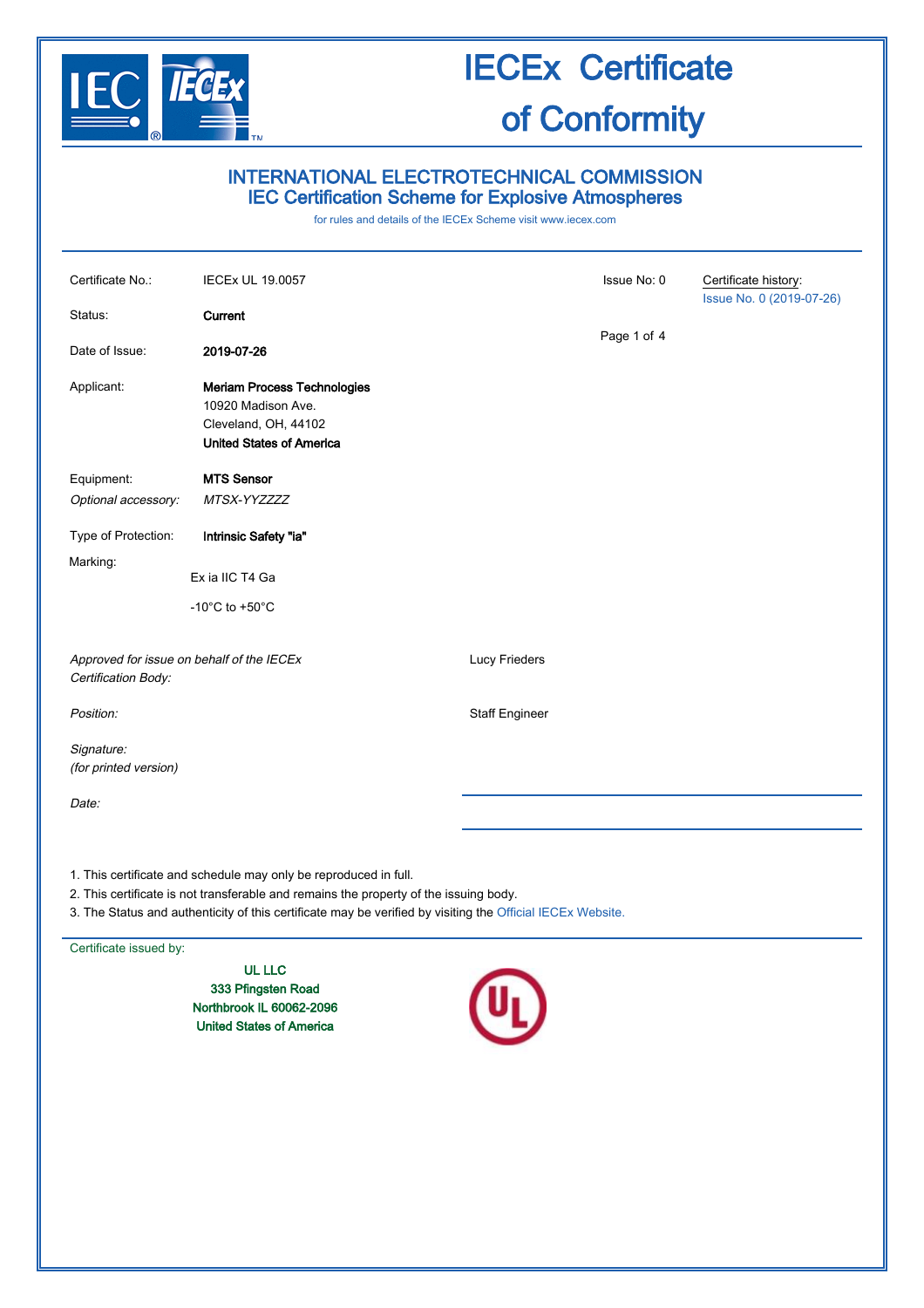

| Certificate No: | <b>IECEx UL 19.0057</b>                                                                                             | Issue No: 0 |
|-----------------|---------------------------------------------------------------------------------------------------------------------|-------------|
| Date of Issue:  | 2019-07-26                                                                                                          | Page 2 of 4 |
| Manufacturer:   | <b>Meriam Process Technologies</b><br>10920 Madison Ave.<br>Cleveland, OH, 44102<br><b>United States of America</b> |             |

Additional Manufacturing location(s):

This certificate is issued as verification that a sample(s), representative of production, was assessed and tested and found to comply with the IEC Standard list below and that the manufacturer's quality system, relating to the Ex products covered by this certificate, was assessed and found to comply with the IECEx Quality system requirements. This certificate is granted subject to the conditions as set out in IECEx Scheme Rules, IECEx 02 and Operational Documents as amended.

#### STANDARDS:

The apparatus and any acceptable variations to it specified in the schedule of this certificate and the identified documents, was found to comply with the following standards:

| IEC 60079-0:2011<br>Edition:6.0   | Explosive atmospheres - Part 0: General requirements                          |
|-----------------------------------|-------------------------------------------------------------------------------|
| IEC 60079-11: 2011<br>Edition:6.0 | Explosive atmospheres - Part 11: Equipment protection by intrinsic safety "i" |

This Certificate does not indicate compliance with electrical safety and performance requirements other than those expressly included in the

Standards listed above.

#### TEST & ASSESSMENT REPORTS:

A sample(s) of the equipment listed has successfully met the examination and test requirements as recorded in

Test Report:

[US/UL/ExTR19.0066/00](http://iecex.iec.ch/extr/US.UL.ExTR19.0066.00)

Quality Assessment Report:

[US/UL/QAR10.0011/05](http://iecex.iec.ch/qar/US.UL.QAR10.0011.05)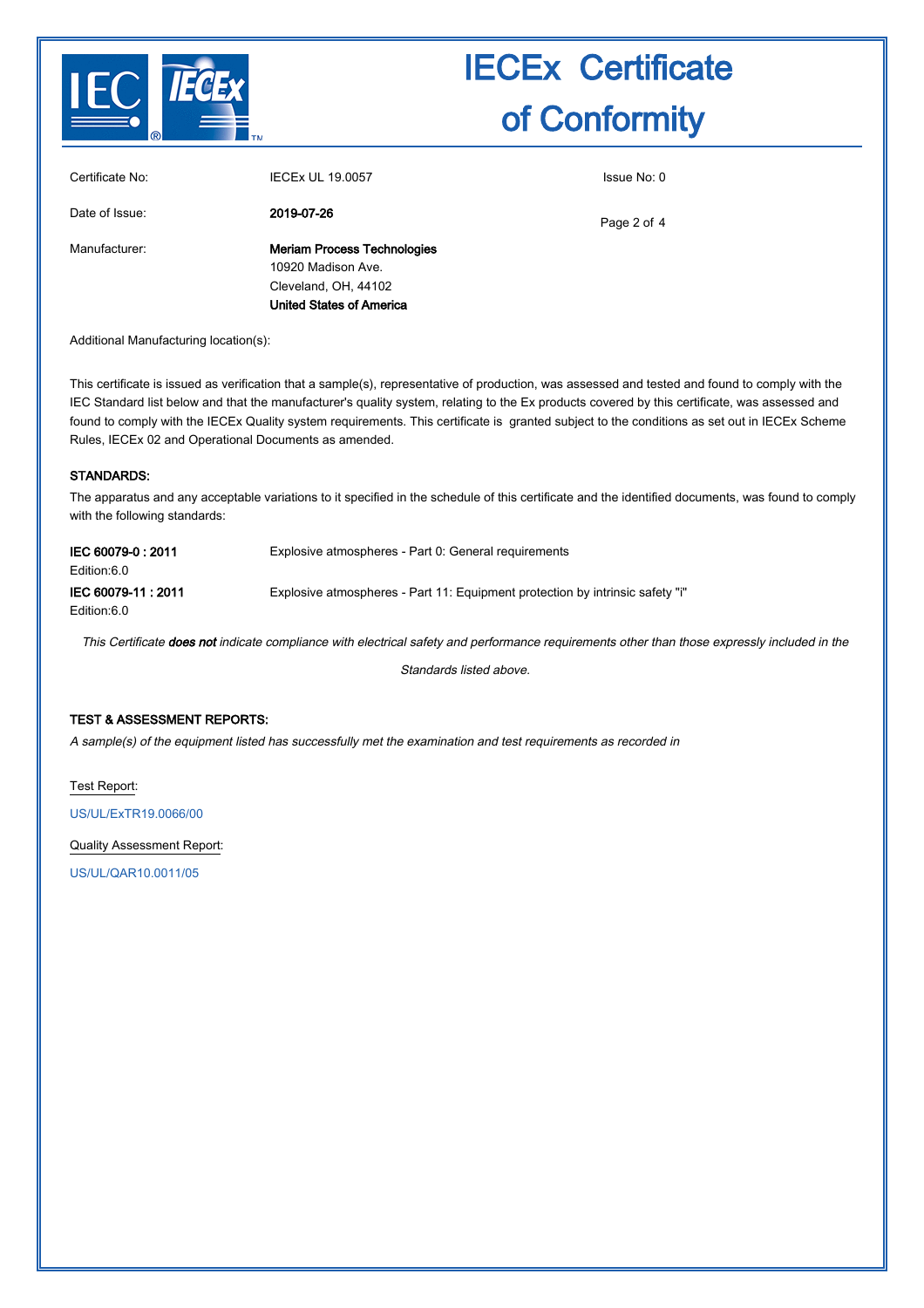

| Certificate No: |  |
|-----------------|--|
|                 |  |

IECEx UL 19.0057 Issue No: 0

Date of Issue: 2019-07-26

Page 3 of 4

Schedule

#### EQUIPMENT:

Equipment and systems covered by this certificate are as follows:

The MTS Series is a smart pressure sensor module designed to sense pressure. The MTS Sensor is housed in a plastic enclosure, and contains a maximum of three circuit boards, the MTS Flex PCB, the Paddle PCB, and the EPI Main PCB. The Paddle PCB is interchangeable between DP-86, 85 series, 89 series, 1210 series or RTD series depending on the pressure ranges and fitting. The Paddle PCB contains no inductance or capacitance. There are no protective components on any of the boards.

Please see Annex for addtional information.

SPECIFIC CONDITIONS OF USE: NO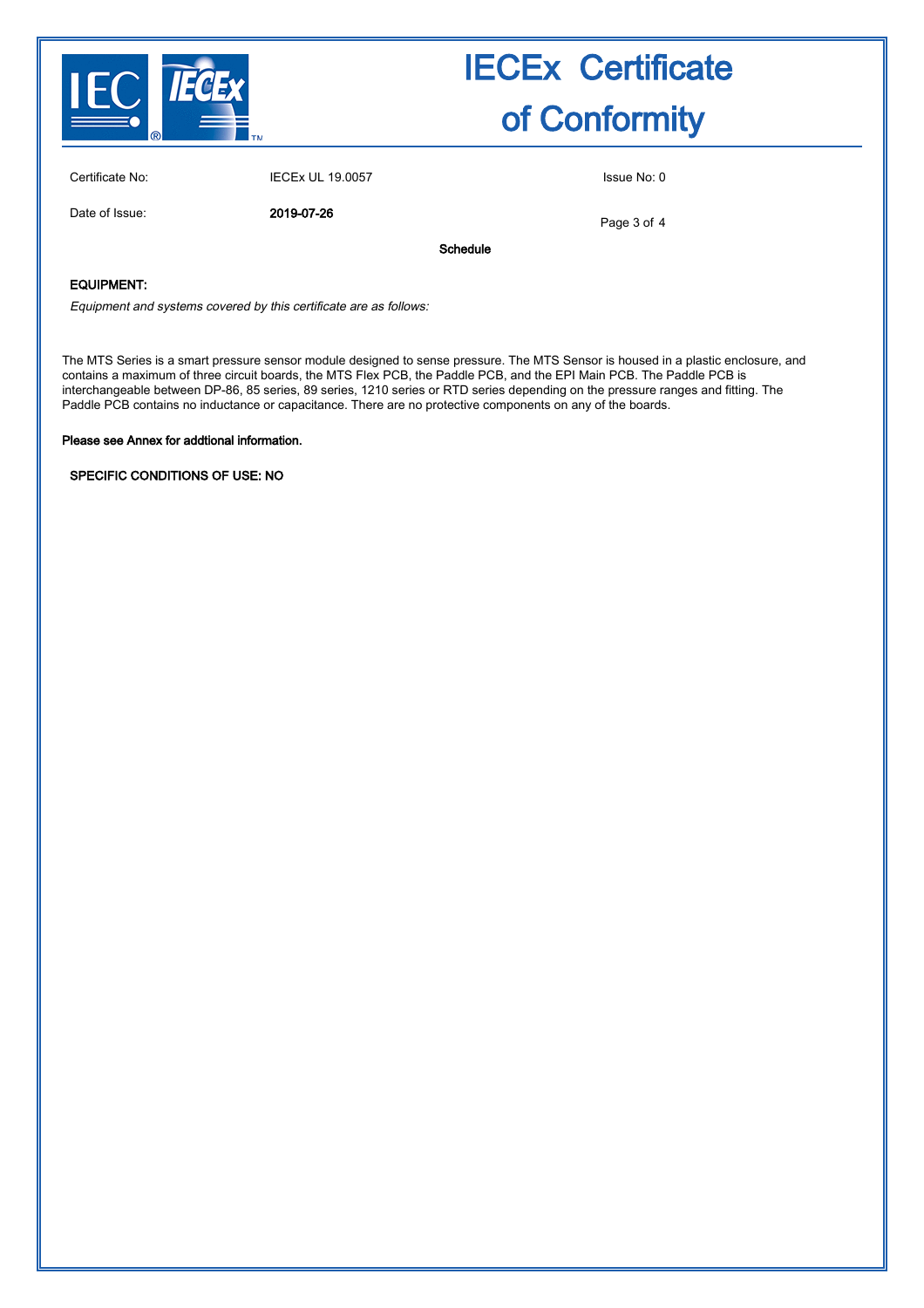

Certificate No: IECEx UL 19.0057 Issue No: 0

Date of Issue: 2019-07-26

Page 4 of 4

Additional information:

Annex:

[Annex to IECEx IECEx UL 19.0057 Issue 0.pdf](http://iecex.iec.ch/cert/IECExUL19.00570/$File/Annex to IECEx IECEx UL 19.0057 Issue 0.pdf)